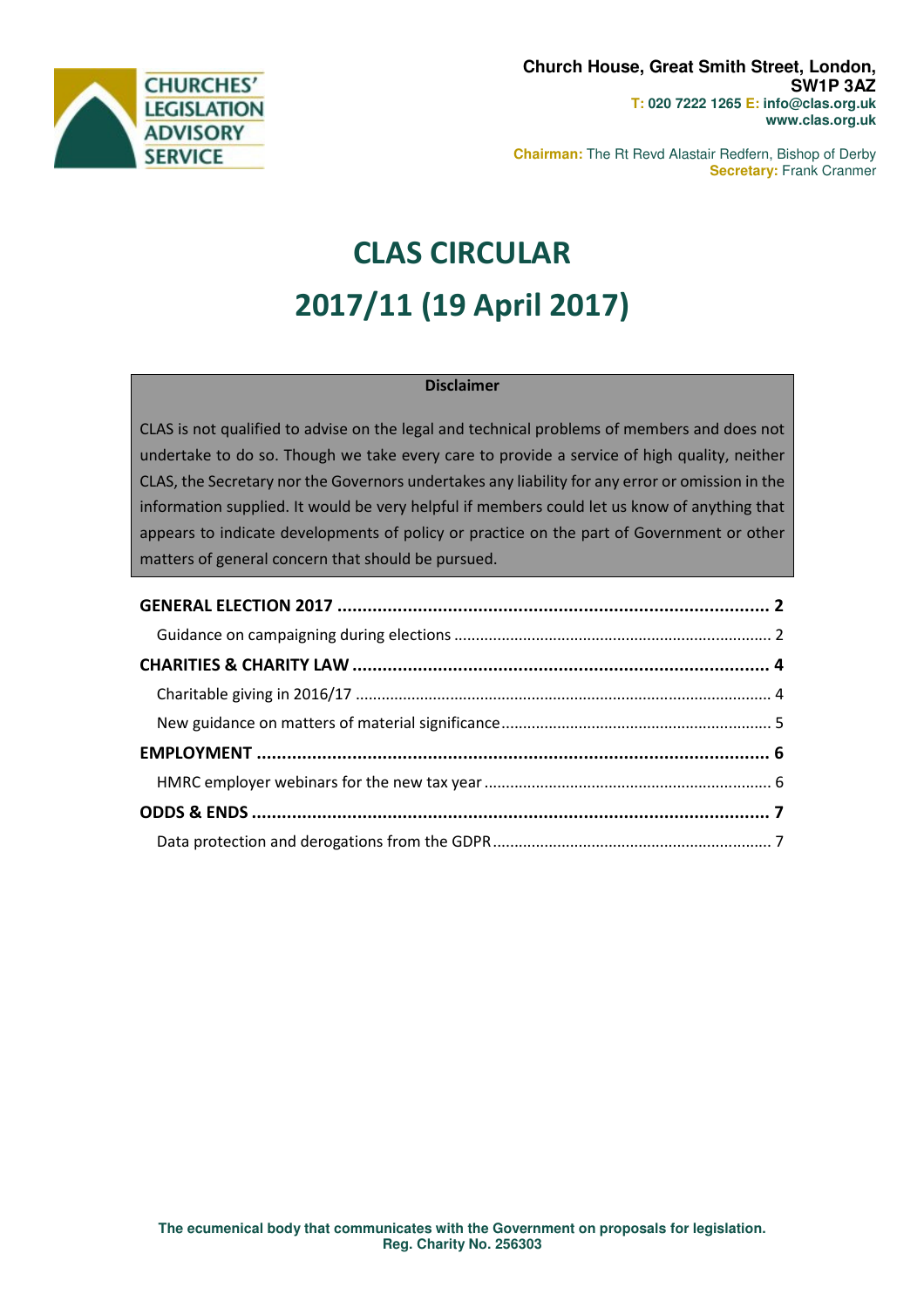# GENERAL ELECTION 2017

## Guidance on campaigning during elections

For information

The Prime Minister has announced that there will be a General Election on 8 June: Parliament will be dissolved on Wednesday 3 May. The House of Commons Library has published a useful guide on the implications of the election for Parliament.

Campaigning by charities during elections and referendums is governed by the Political Parties, Elections and Referendums Act 2000 and the Charity Commission has published guidance on Charities, Elections and Referendums.

The principal issue for churches is holding hustings that satisfy the terms of the 2000 Act: we covered the issue in previous Circulars, most recently in Circular 2014/17, revised 9 October 2014, as follows:

#### **Hustings**

Local regulated selective hustings: In principle, a church that is holding a regulated hustings should invite every political party or independent candidate. In practice, a church can decide not to invite particular candidates, but if it does, it must have a clear objective reason which it is prepared to make public and, if necessary, defend. Possible reasons are as follows:

- that the individuals not invited are likely to obtain very few votes;
- that those invited are the candidates most likely to win in the constituency;
- that there are a very large number of candidates and it is impracticable to invite all of them;
- that a particular candidate or candidates present a public order risk.

Mere disagreement with the political views of one or other of the parties or candidates (however repulsive) is not a sufficient reason not to invite them to the hustings.

Moreover, if you do not invite every political party or independent candidate and you cannot demonstrate what the Electoral Commission judges to be "an objective reason for not doing so", your event may count as a donation to towards those parties or candidates who were invited. If the cost is above £50 it would then need to be recorded by the invited candidates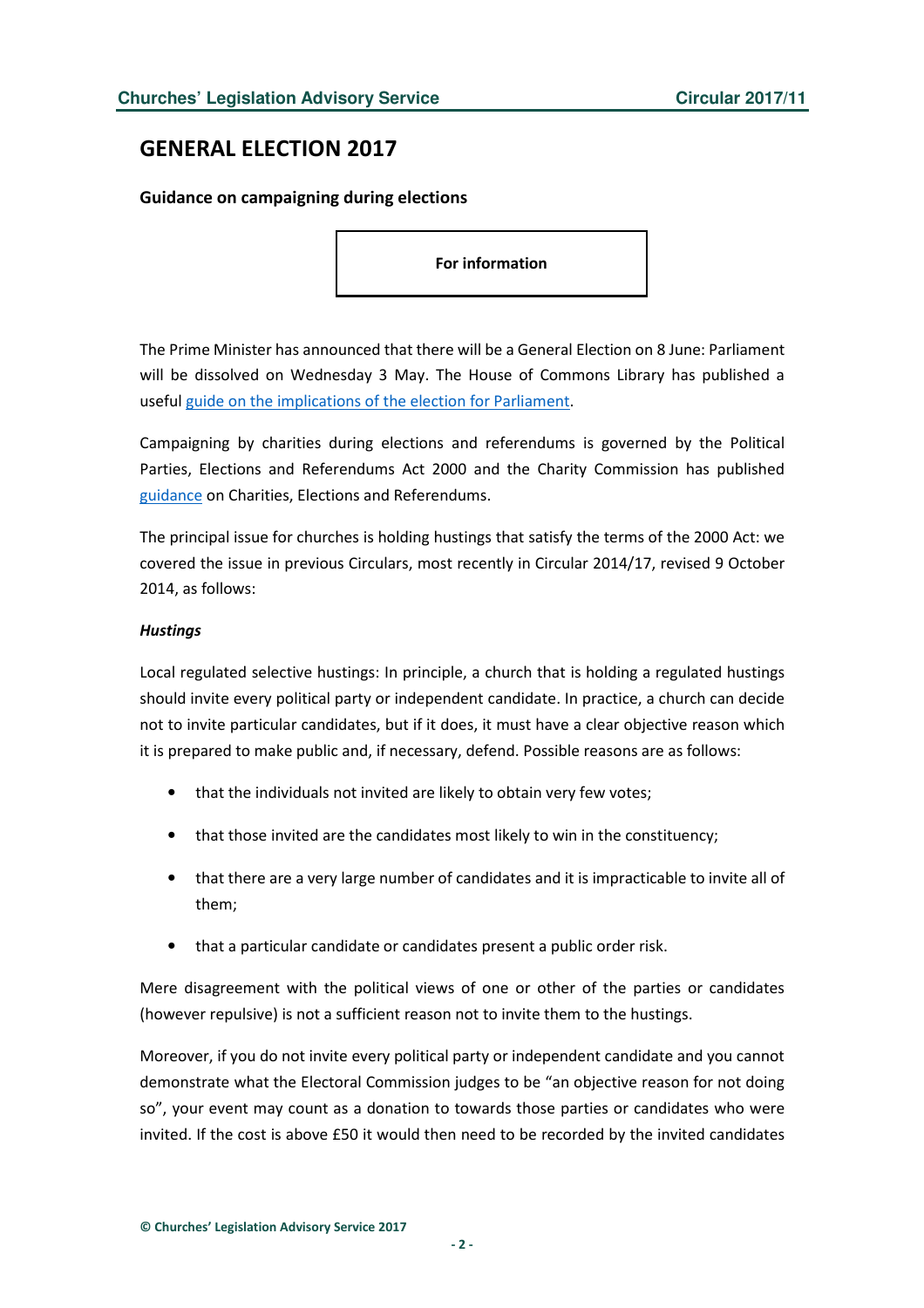as a political donation – and you would then have fallen foul of charity law because it is axiomatic that charities may not make political donations.

In short: before arranging a hustings, think very carefully about whom you are inviting and why.

## Selective hustings

It is also possible lawfully to hold a selective hustings outside the regulation, even though the candidates invited are chosen for reasons which are not objective as described by the Electoral Commission. That is, provided that the cost of such a meeting was less than £50. However, although such a meeting would fall outside of the PPERA regulation, it would not be lawful where under Charity Commission guidance the party advocates policies in contravention of the charity's objects. Regarding the cost of a hustings for the purpose of assessing whether it is regulated and whether it gives rise to a donation, you therefore need to take into account:

- the cost of the venue (the church itself would not, presumably, be hired to outside organisations – but do you make a letting charge for the church hall?);
- costs of any advertising or flyers;
- staff costs (if any); and
- refreshment costs (if any).

#### **Generally**

We concluded Circular 2014/17 with the statement that the Electoral Commission seemed to unlikely to take a tough approach about breaches that were a genuine oversight. However, today, the Electoral Commission announced that it had fined Friends of the Earth and Greenpeace for breaking campaigning rules during the 2015 General Election: Greenpeace was fined £30,000 for failing to register and Friends of the Earth was fined £1,000 after it was late registering.

As we said in 2014, it is clear that ignorance of the law is no excuse; and CLAS members need to read the guidance carefully and proceed with caution.

[CLAS summary – 19 April]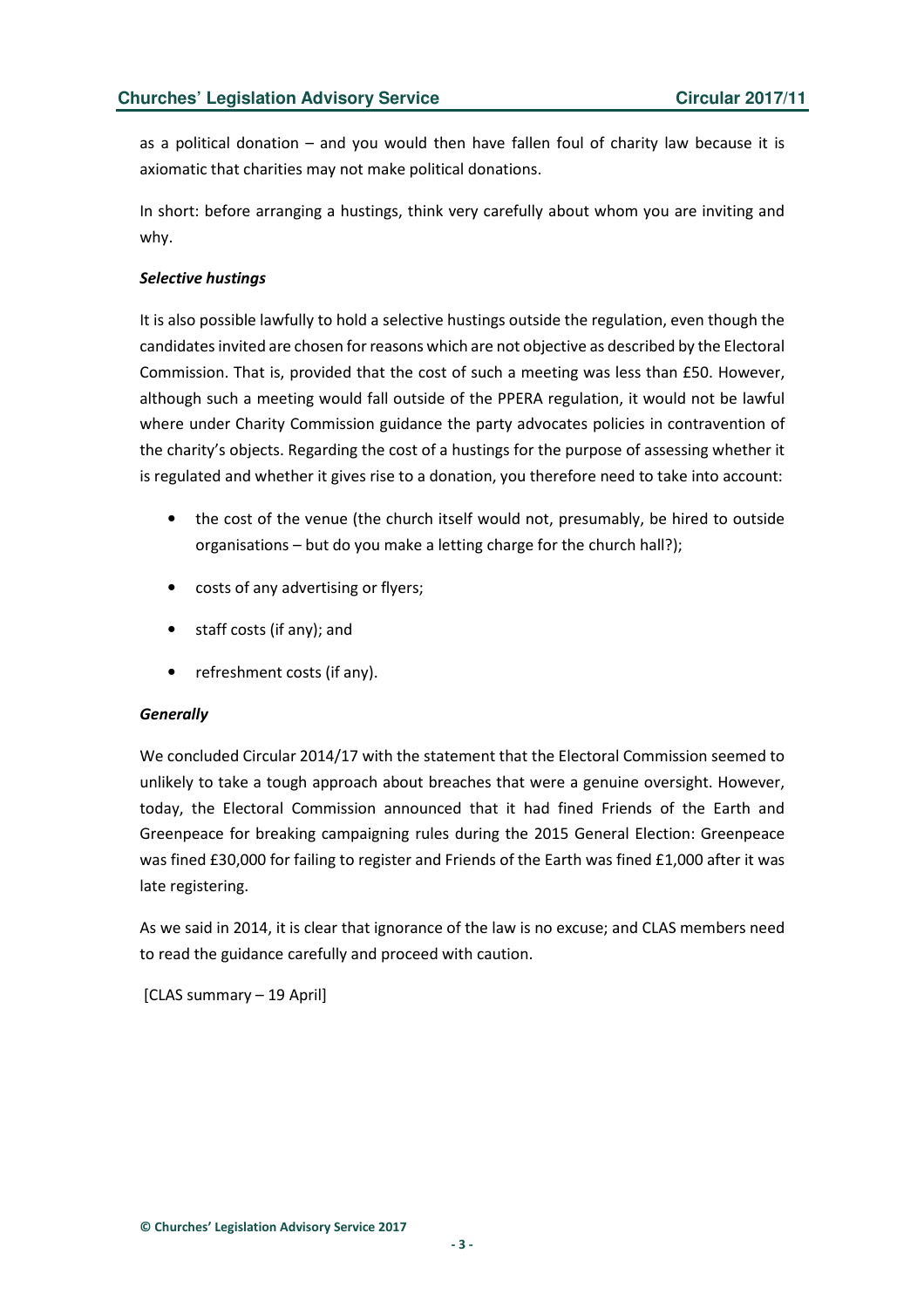# CHARITIES & CHARITY LAW

Charitable giving in 2016/17

For information

The Charities Aid Foundation (CAF) has published its UK Giving Report for 2017, which looks back at the general trends of charitable giving – in terms of both time and money – in the UK in 2016.

Among other things, the report highlights some interesting developments for Gift Aid: that of those who donated money to charity, over half (52%) said they used Gift Aid on their donation, a higher level than 2015 (47%). Equally, those aged 25-44 were the most likely age group to have done so (60%). This is likely due to their levels of employment and taxable income, which makes them eligible for Gift Aid.

Key findings

- Donating money remains the main way in which people engage with charity, 61% having done so in the last year
- A total amount of £9.7 billion was donated by in 2016 on a par with 2015
- Medical research is the cause people are most likely to have donated to (26%)
- Younger people are less likely to donate money than older people but are more likely to volunteer, sign a petition and take part in a public demonstration or protest
- Students are the group most likely to have volunteered in the last year (23%)
- 2016 saw a significant increase in numbers of people saying they had taken part in a protest or signed a petition. Numbers who had signed a petition in the past four weeks peaked at 35% in July, following the EU referendum
- 50% of Brits thought charities were trustworthy in  $2016 -$  with women and young people most likely to trust them
- Analysis in the short term shows that the result of the EU referendum has had no impact on charitable donations so far, but appears to have led to an increase in some forms of civic engagement

HMRC has also published helpsheet HS342, which sets out details of the four tax reliefs available for giving to charity in 2017, namely Gift Aid, gifts of shares or securities, gifts of real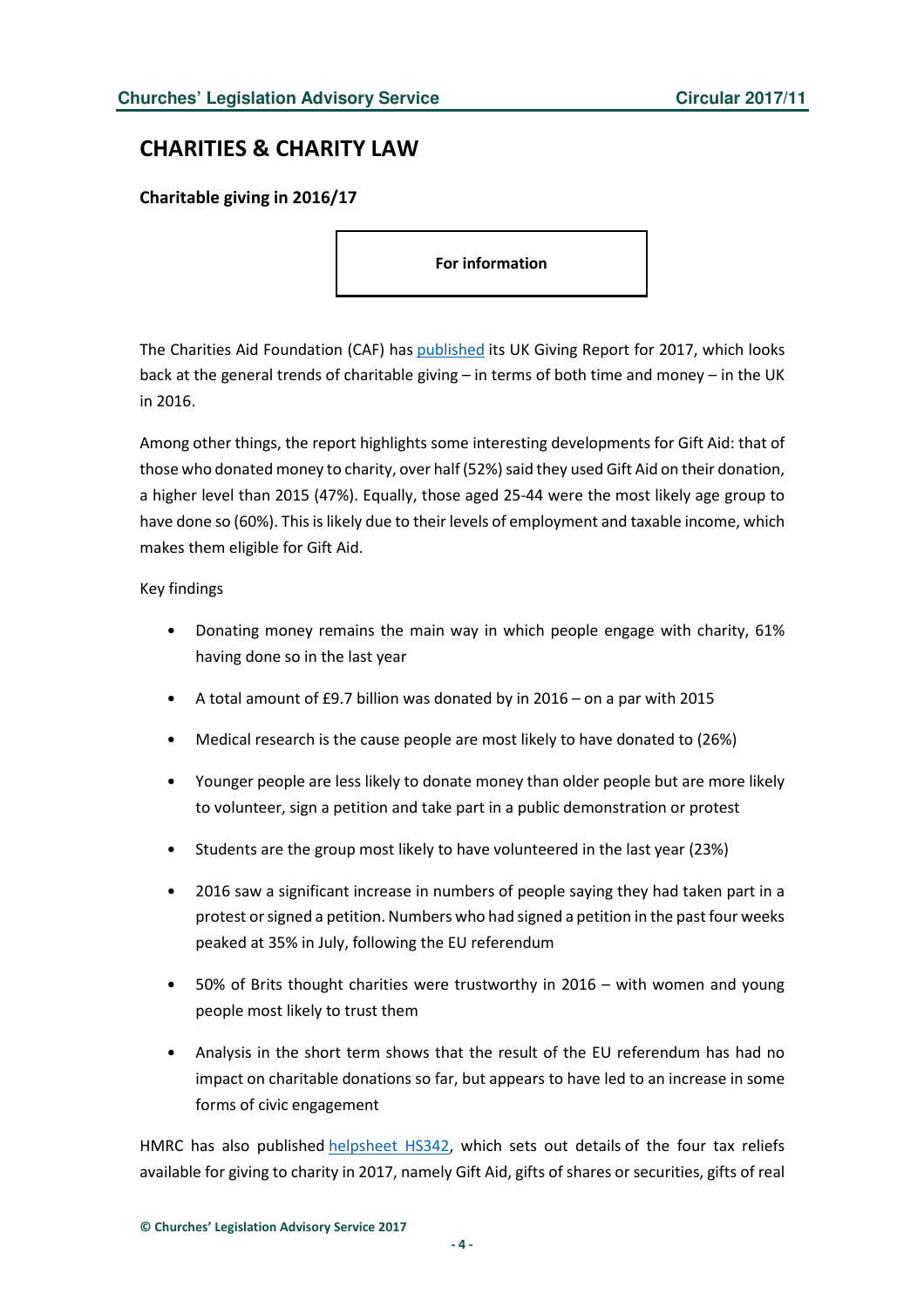property and Payroll Giving. Churches and charities may wish to remind potential donors of the benefits that exist for making charitable donations.

The helpsheet also directs users to a step-by-step guide on Tax relief when you donate to a charity as well as linking to the relevant online forms, phone numbers and addresses for advice on Self-Assessment.

[Source: HMRC – 11 April]

## New guidance on matters of material significance

For information

The Charity Commission, the OSCR and the CCNI have published joint guidance on matters of material significance, setting out a revised list of what auditors and independent examiners must report to the charity regulators.

The new guidance adds 2 new areas for reporting:

- If an auditor has concerns regarding a charity's accounts and issues a modified audit opinion report or qualified independent examiner's report
- Where an auditor has concerns that conflicts of interests or related party transactions have not been properly managed or declared

In all 3 jurisdictions, auditors and examiners have a legal duty to report matters of material significance to the regulator. The revision of the list reflects the fact that a number of years have passed since it was originally developed and that the CCNI is now also in operation.

[Source: Charity Commission, OSCR, CCNI – 12 April]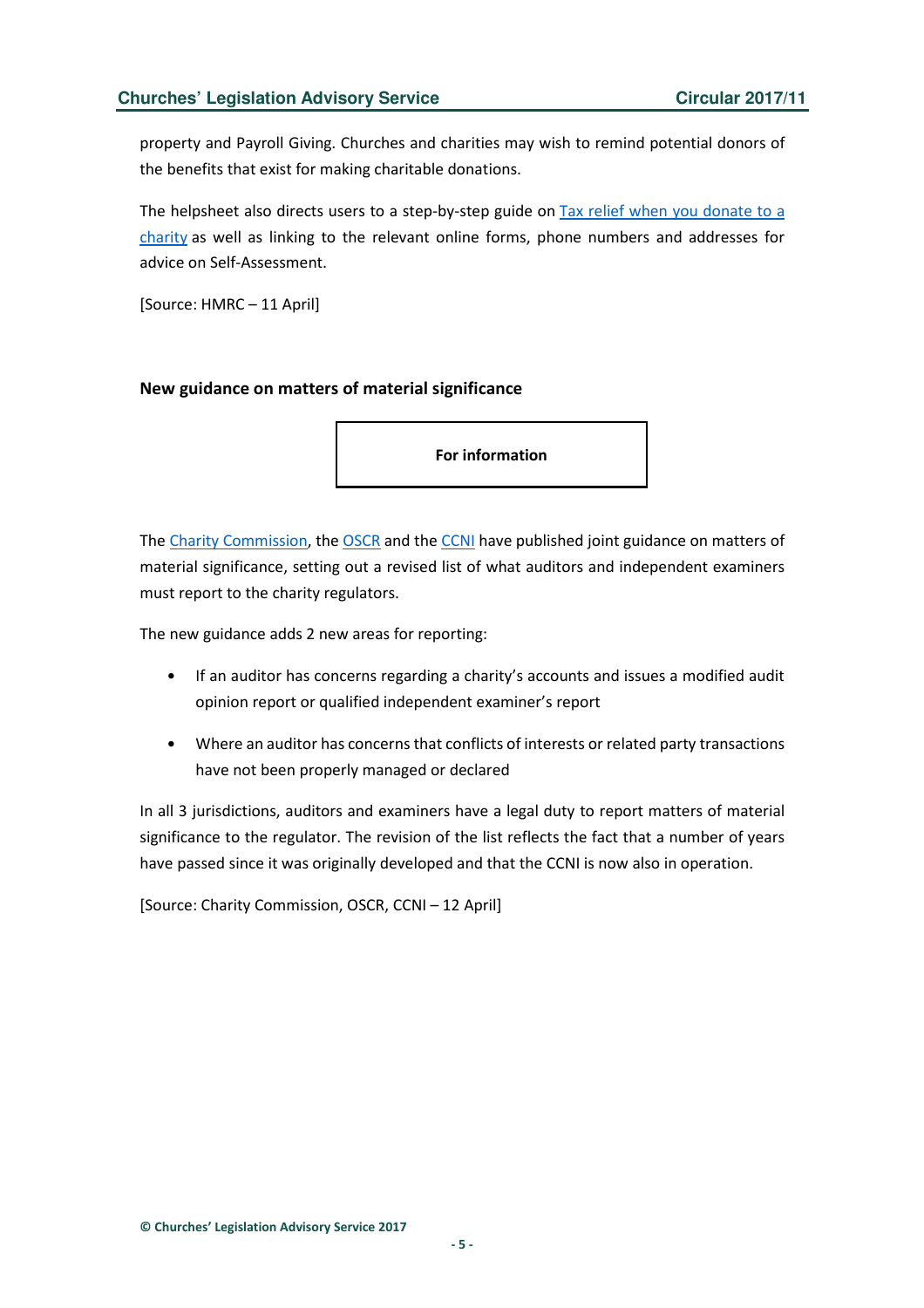# EMPLOYMENT

HMRC employer webinars for the new tax year

For information

HMRC is continuing to run webinars on issues for employers to be aware of, primarily in relation to payroll requirements and information for the new tax year. These may well be of use to members and are all free of charge.

Getting started as an employer – Tuesday 25 April, 11am-12pm: A webinar covering registering as an employer, taking on your first employee, running payroll and paying HMRC, this webinar covers all you need to know. Book now

Employers – what's new for 2017? – Tuesday 25 April, 1pm-2pm: Find out about the changes to Income Tax, National Insurance, Statutory Payments and the National Living and National Minimum Wage. Book now

How to avoid in-year penalties – Wednesday 26 April, 11am-11:45am: This webinar covers when and how penalties are charged and what to do if you get a penalty or disagree with one. Book now

[Source: HMRC – 19 April]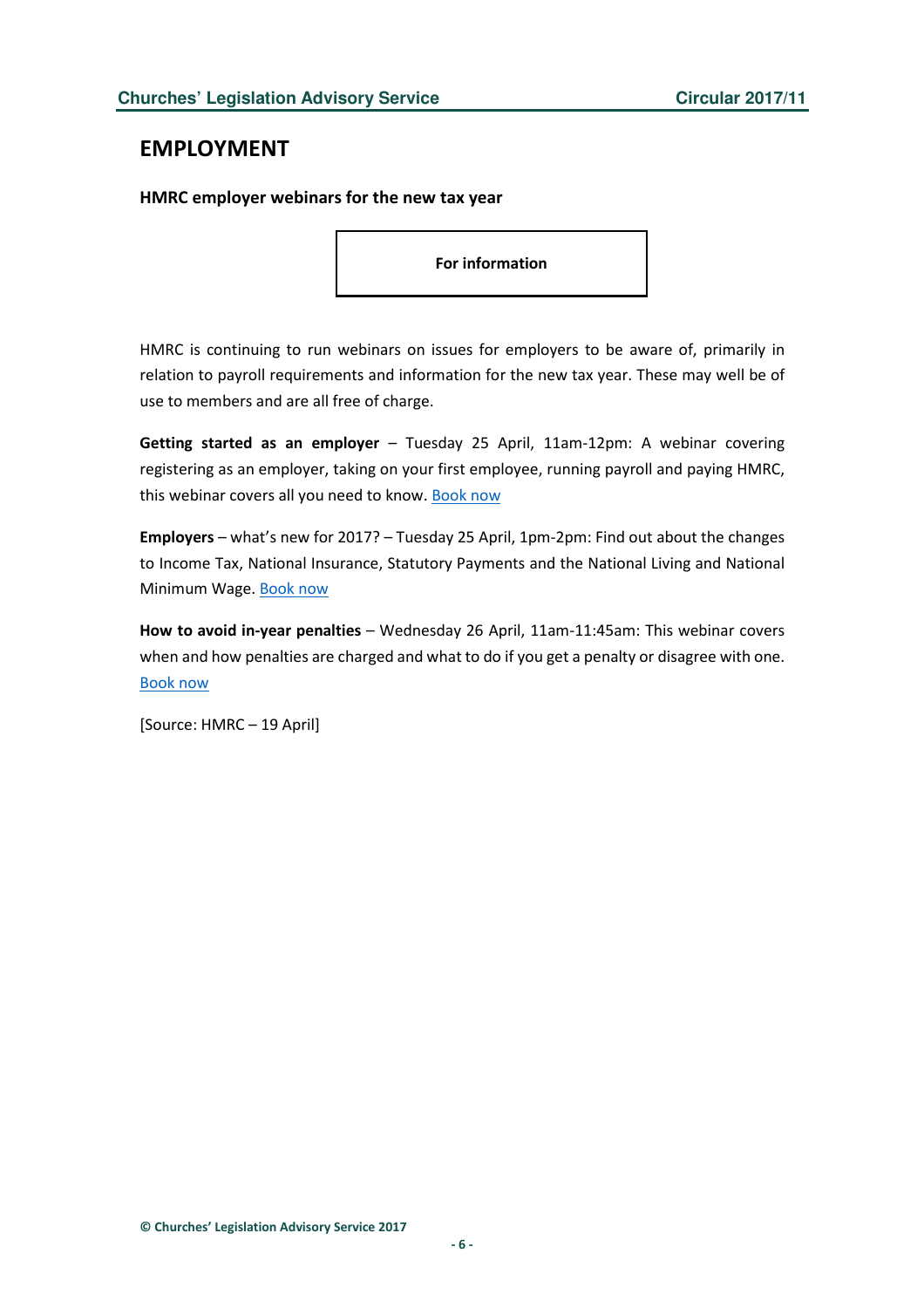# ODDS & ENDS

Data protection and derogations from the GDPR

For information or possibly for action

We have mentioned the issue of data protection – and, in particular, the EU General Data Protection Regulation, which will automatically will become part of UK law from 25 May 2018 – in several recent Circulars.

Member States are permitted to seek derogations from the GDPR; and on 12 April, the Department for Culture, Media and Sport announced a Call for views on the General Data Protection Regulation derogations. Included in possible derogations is "Theme 14 - Rules surrounding Churches and Religious Associations". The brief explanation says that "The derogations related to Rules surrounding Churches and Religious associations include Article 91- Existing data protection rules of churches and religious associations."

Article 91 GDPR (Existing data protection rules of churches and religious associations) reads as follows:

"1. Where in a Member State, churches and religious associations or communities apply, at the time of entry into force of this Regulation, comprehensive rules relating to the protection of natural persons with regard to processing, such rules may continue to apply, provided that they are brought into line with this Regulation.

2. Churches and religious associations which apply comprehensive rules in accordance with paragraph 1 of this Article shall be subject to the supervision of an independent supervisory authority, which may be specific, provided that it fulfils the conditions laid down in Chapter VI of this Regulation."

What we do not know is which CLAS members have rules that are sufficiently comprehensive as to comply with a request for a derogation. Some certainly do; but we suspect that the rules of individual member Churches may reflect the basis on which they are organised – some will have overall, national guidance while, in others, guidance will be at the diocesan/synodical level.

We confess to being very unsure as to how to respond to the consultation and we would very much welcome any information that members can offer on their individual data protection policies. Any members wishing to respond should do so using the online form before 12 May 2017.